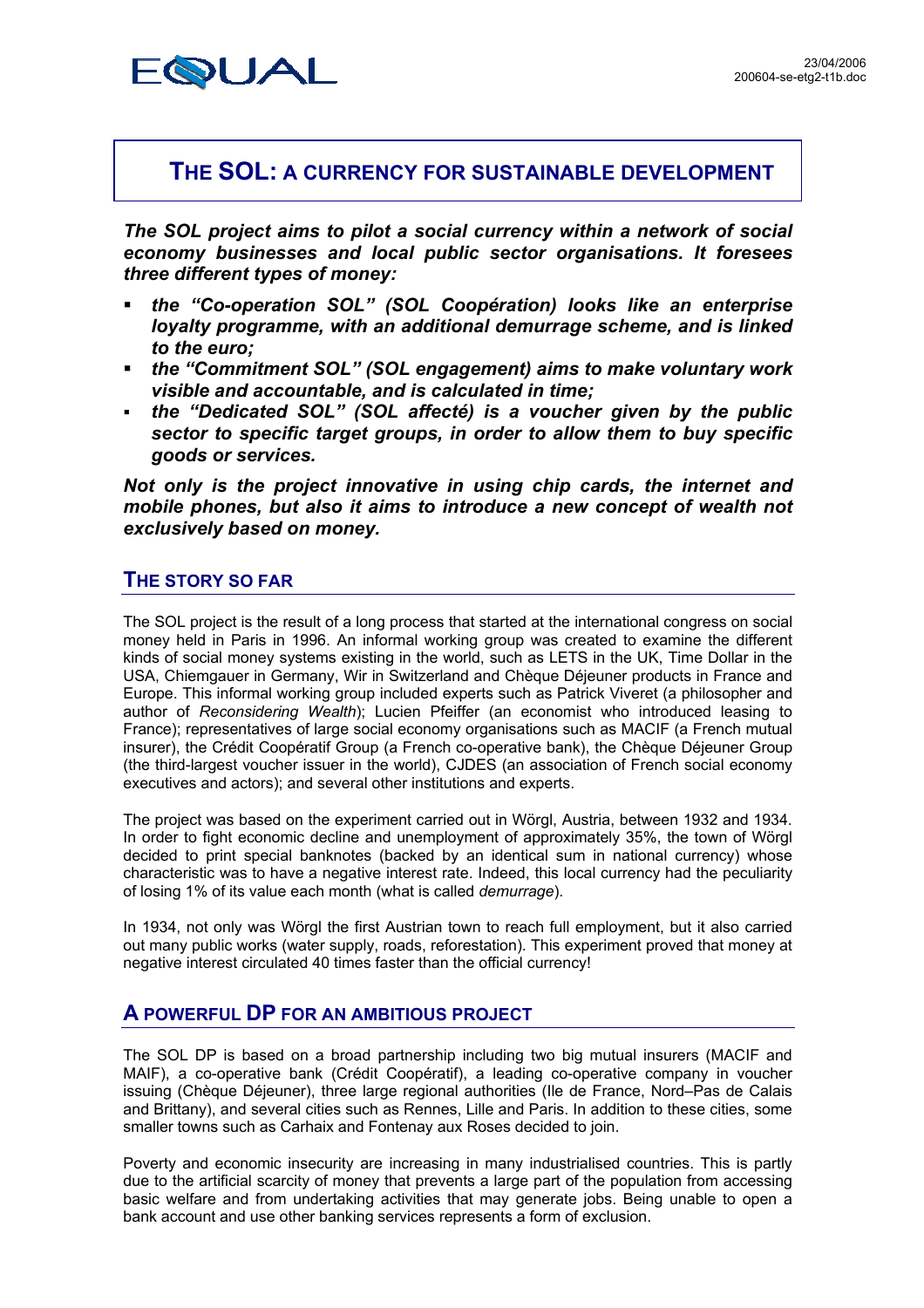

SOL aims to become a complementary means of exchange that can revitalise the original functions of money: facilitation, mediation and exchange.

Moreover it will allow more women and men to participate in processes of exchange and to develop their ability to create economic activities and to access a range of social and environmental goods and services.

The SOL project aims to:

- give back money its function of being a means, and not an end in itself;
- reconcile the economy with ethics, politics and the environment;
- make the products and services offered by social economy more visible (creation of a brand);
- **fict** foster the loyalty of members and customers of social economy organisations;
- support the development of the social economy and its links with local authorities.

#### **THREE DIFFERENT APPLICATIONS**

**Co-operation SOL** *(SOL Coopération):* This works as an inter-enterprise loyalty scheme (like loyalty cards or air miles). A company can give SOLs to a "soloist" (*solist*), who can use them anywhere in the SOL network. The soloist who does not use his SOLs loses them gradually month by month, according to a demurrage scheme. SOLs that have been cancelled are invested in a mutual fund expressly created to support social economy projects and managed by the whole soloists' assembly.

Co-operation SOLs can be given for example by a mutual insurance company, when the soloist takes out an insurance policy. He then can use the SOLs to buy fair trade coffee or use public services such as swimming pools or theatres.

Co-operation SOLs are transferable or can be used to finance local and national social projects.

The purpose of this Co-operation SOL is on the one hand to develop a social economy network and its activities, and, on the other, to represent a brand and a powerful marketing tool for social economy producers.

**Commitment SOL (***SOL Engagement)***:** When somebody gives voluntary help, the association he volunteers for can grant him Commitment SOLs, which he can then use to obtain discounts on goods and services within the SOL network. He can also exchange time through his SOL card or on the internet. For example, somebody can exchange a cooking lesson for a dancing lesson. The Commitment SOL can be used by time-based local exchange systems (in France called SELS).

Another more powerful application is the possibility of combining local public services with voluntary work in order to develop exchanges between people who do not have much money.

This example is being piloted in Rennes: if a wealthy old lady agrees to rent part of her flat cheaply to a young student or worker (who cannot afford to pay a market rent), the public authorities will issue her SOLs that she can use, for example, to pay for public transport, cultural activities (tickets for museums, cinema) or home services. The tenant, in return for the cheap rent, will give time to local services (care of disabled, school help for youngsters, etc.), thus generating social added value for the community.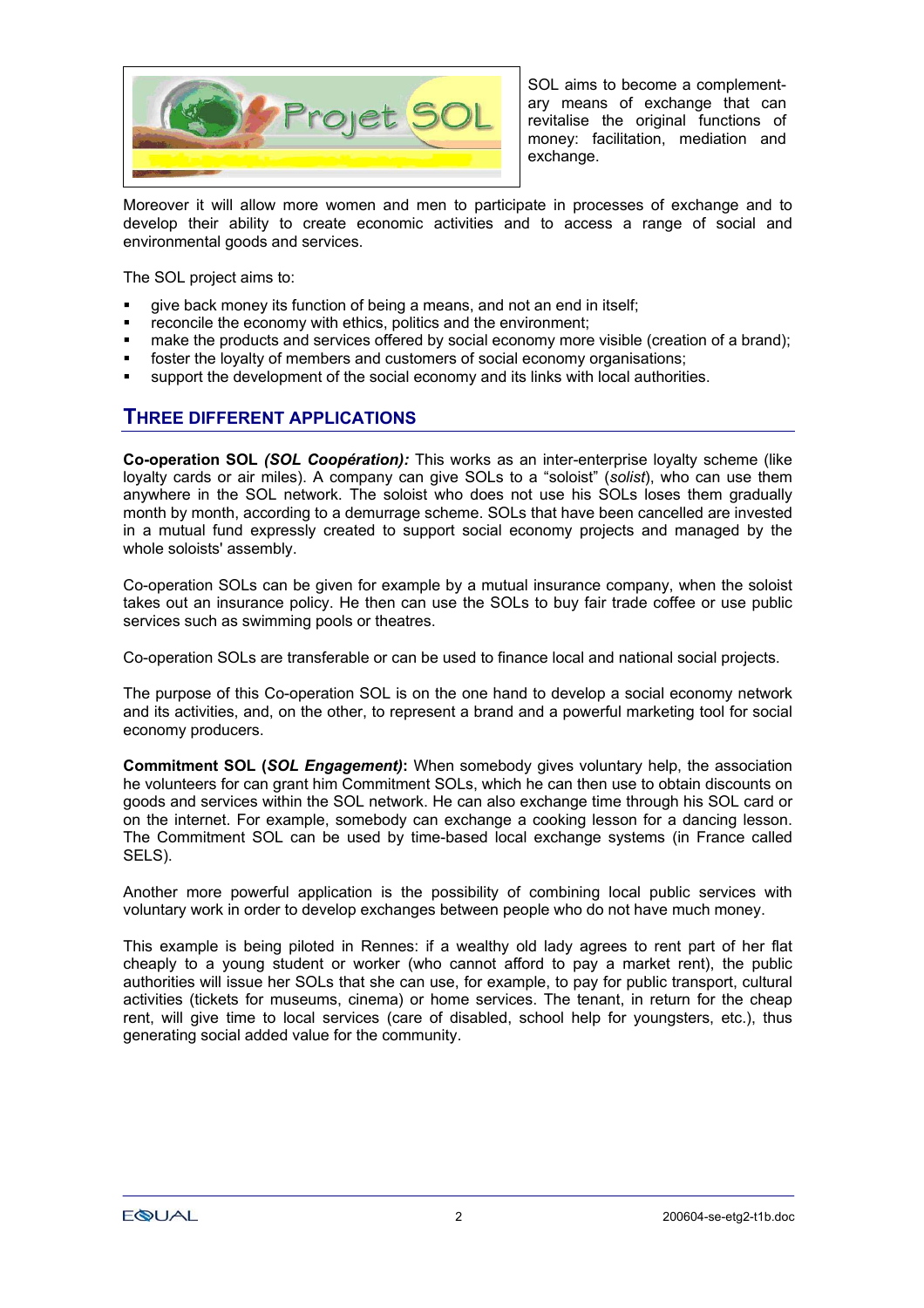**Dedicated SOL (***SOL Affecté***):** This is based on the concept, already well developed in France, of dedicated currencies.<sup>[1](#page-2-0)</sup> It is a modern way for public authorities to help marginalised and poor people. For example, a city council can decide to give Dedicated SOLs to help people to take out health insurance, or to help them to take care of their children while searching for a job. Many other applications can be designed within the SOL project, either to replace existing services or to offer new ones.

Replacing traditional social vouchers with Dedicated SOLs has several advantages. It helps to include marginalised people in a larger circuit, giving them the opportunity to participate in other 'SOL activities' and to valorise their activities and capacities. In this way, the discrimination linked to traditional social vouchers disappears. Moreover, it has a lever effect on the development of social economy, giving preference to products that can bought in SOLs.

### **EXPERIMENTATION IS CRUCIAL**

The SOL is being piloted in three locations:

- **in the Paris region, in Paris intra-muros and Fontenay aux Roses;**
- in Brittany, in Rennes and Carhaix;
- in the North of France, in Lille and its suburbs.

In order to run these experiments, some 18,000 SOL chip cards will be distributed and 450 pointof-sale (POS) systems will be installed by May 2006.



Each experimental location will be issued with 6,000 cards and 150 POS systems, and each partner in the SOL project will be given a POS system and cards to distribute to its customers (called *Solists* or 'Soloists'). The experiment will run from May 2006 to December 2007.

In order to run the project, a big back-office has been created. Here are some pages that show how it works:

l

<span id="page-2-0"></span><sup>&</sup>lt;sup>1</sup> Such as luncheon vouchers (*Tickets Restaurant*) given by companies to workers to buy lunch, or service vouchers (*Chèques Services*) used by local authorities to provide services to specific target groups. In France those voucher systems benefit from tax relief.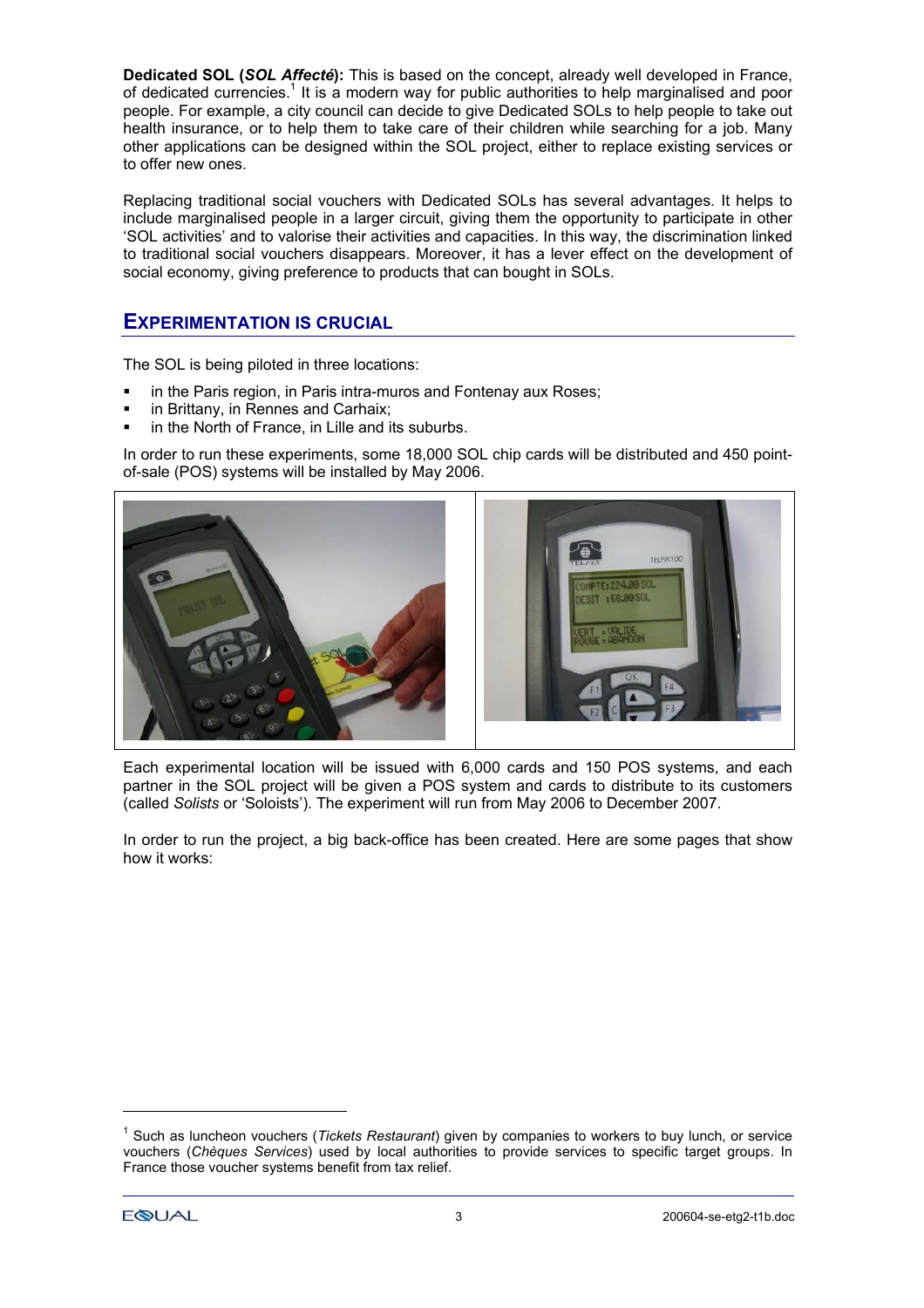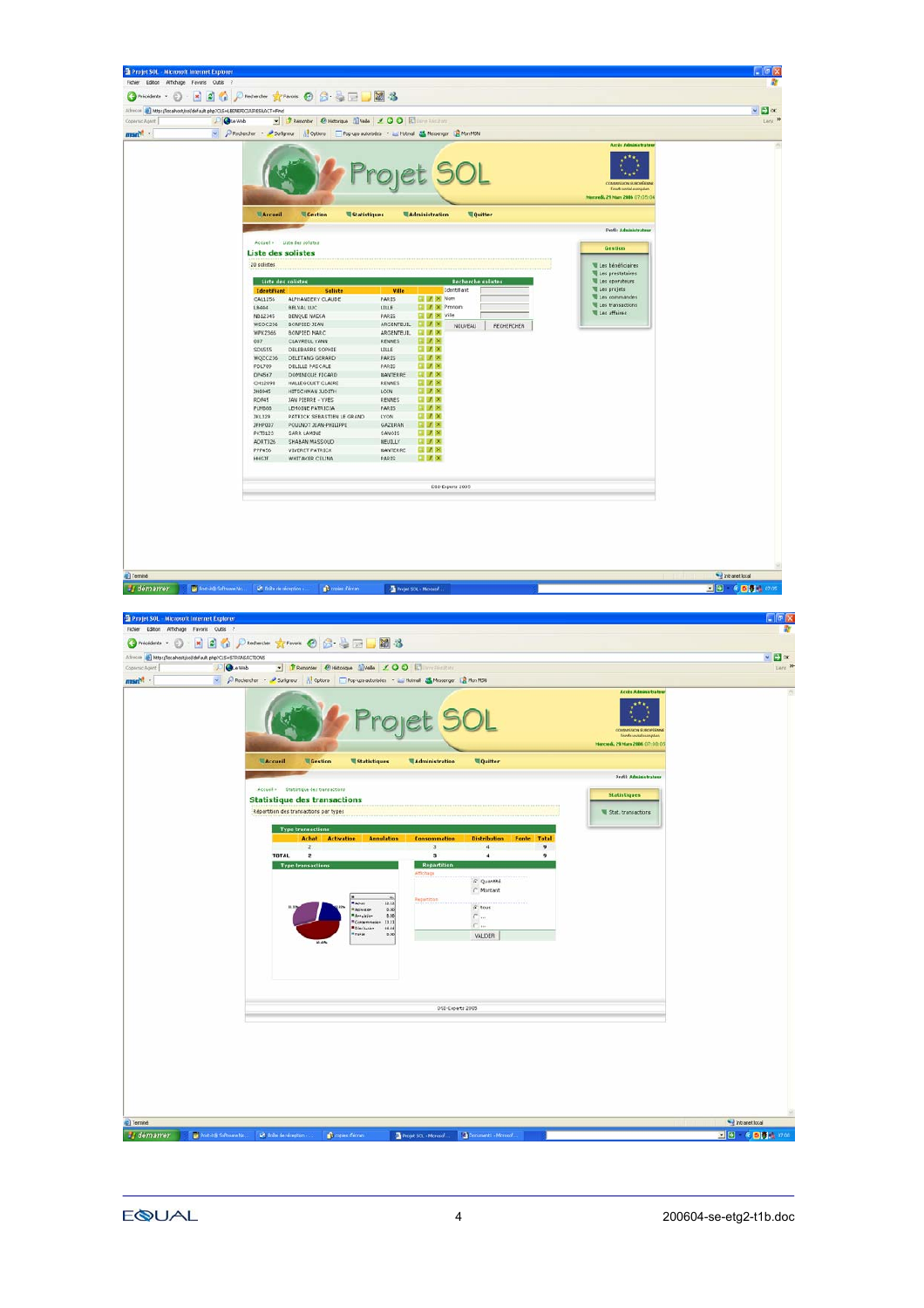In order to manage such a complex system, a new legal body has been created in the form of an association. It comprises the founding members (with a voting power of 40%), local authorities (30%) and soloists (30%). One of its first tasks is to create a charter and a brand establishing quality standards and social criteria to be member of the SOL network.

### **ICT TO FIGHT SOCIAL EXCLUSION**

ICT plays a major role, since the project relies upon specific technological devices. In order to became a soloist, an individual should either be given a SOL card or have internet access. POS machines will be installed in partners' premises (both social economy and local authorities). Essential technological know-how is provided by the project leader, Chèque Déjeuner, which has 40 years' experience in voucher production and distribution.

Appropriate legal conditions represent another important precondition for the transfer of the project idea. In fact, the project is based on the favourable legal and fiscal French legislation, which makes vouchers (in electronic and paper form) both convenient for enterprises and popular with different groups of users. Chèque Déjeuner is the official producer of SOLs, which are based on the same mechanism as vouchers. SOLs, like vouchers, should be produced by an issuer recognised by the state, and an equivalent amount of money should be deposited in a bank.

According to Jean Philippe Poulnot, Chèque Déjeneur's R&D manager and project co-ordinator, one of the main difficulties faced in the SOL project was to explain its complexity and innovation. For example, the idea of combining a Co-operation SOL – linked to the euro – and an Engagement SOL – based on time – was not easy for the future project's actors to understand.

The second major difficulty was linked to the creation of the social economy network. In fact, small social economy bodies decided to join the network only after the big social economy structures had done so. The critical mass is difficult to create, but if it is achieved everybody is willing to join.

The third difficulty was to help the partners to define their SOL offers. Social economy organisations were interested in joining but were unable to understand how many SOLs they had to buy, how many they could offer, how to advertise them, etc.

# **KEY ISSUES**

**Horizontal and vertical mainstreaming :** As far as public and local authorities are concerned, the big challenge for them is to innovate in their welfare policy and to modernise the provision of social services.

In fact, the Co-operation SOL can help public bodies to orientate the consumption of public services. For example, a city can foster the use of public facilities by giving SOLs to go to museums, public libraries or swimming pools, or to encourage people to choose public transport.

Moreover, a public body can grant Co-operation SOLs to associations in order to foster intergenerational services (young workers and students with old people). The main advantage for public bodies is to generate and support the development of new services at a marginal cost.

A second effect is the use of Dedicated SOLs, which can be traced and which therefore allow the monitoring of services' effectiveness, users' preferences, etc. Many public bodies help specific categories of people with money or vouchers which can be used for other purposes than the principal one intended. Chip cards allow closer targeting.

**Local development:** The SOL project helps to develop exchanges at a local level, in fostering local and sustainable consumption (defined through a brand and a charter), such as fair agriculture, fair trade, goods and services produced by the local association network, public